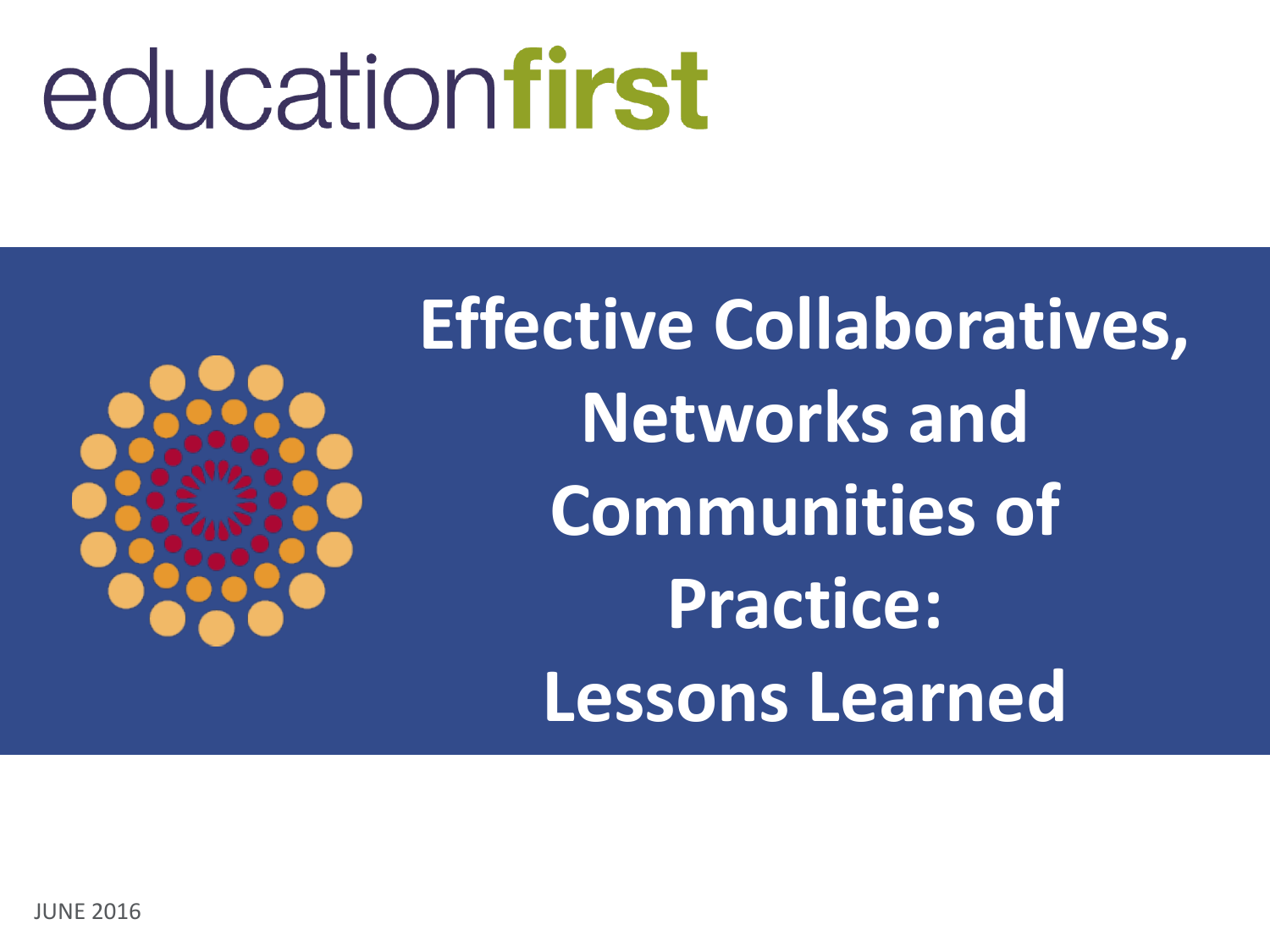

## **Planning and Managing Effective Networks** *Updated June 2016*

Effective collaboratives, communities of practice and grantee networks are a core service offering for Education First. We believe our effectiveness as partners and facilitators derives from our extensive research and experience about what makes a network work. This deck, compiled in 2015 from a series of resources prepared for individual clients across multiple years, summarizes some of our deep thinking about the conditions, opportunities and challenges for successful networks.

*Please contact [Jenn Vranek](email:%20jvranek@education-first.com) to learn more about Education First's approach to networks and collaboration.* 

#### **About Us:**

Education First is a national, mission-driven strategy and policy organization with unique and deep expertise in education improvement. Our mission is to deliver exceptional ideas, experience-based solutions and results so all students – and particularly low-income students and students of color – are prepared for success in college, career and life. We work closely with policymakers, practitioners, funders and advocates to design and accelerate policies and plans that support strong systems, outstanding educators, engaged students and effective investments.

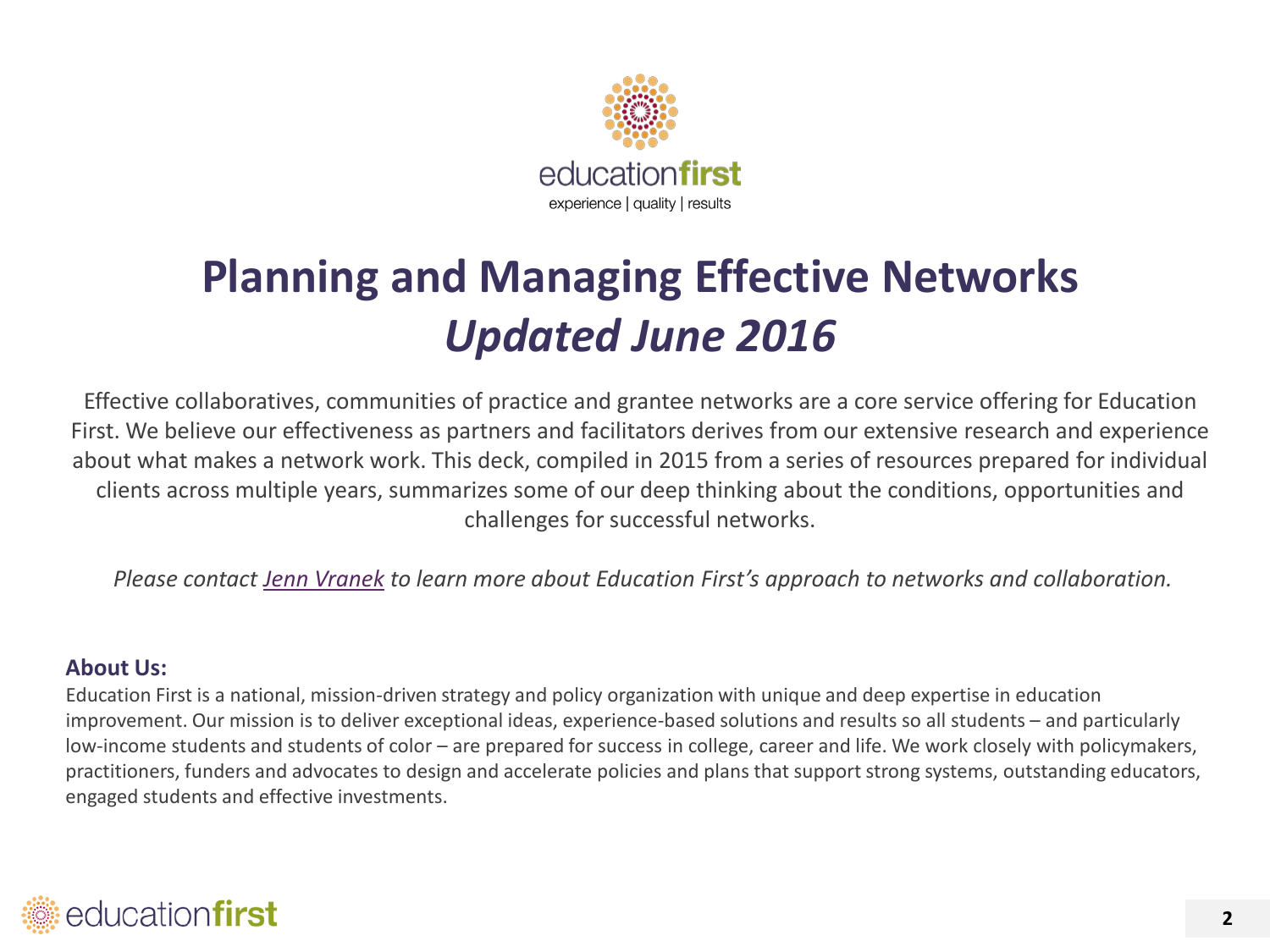### **Networks 101**

#### **Not every group is a network…**



- **What:** Many different organizations working in concert
- **Who**: Organizations, institutions, governmental agencies, corporations, foundations, etc.
- **Why:** Around a common defined purpose
- **How:** As equal partners

**Networks do not automatically produce cost savings – in some cases networks require considerable investment**

**Networks are best created on a basis of trusted partners; easier to begin one where relationships already exist**

**Create them only when the synergy of a network is likely to move the work ahead farther and faster than individual organizations working alone**

**Networks must have shared goals and shared accountability**

**Every partner-participant and resource/TA provider must get ongoing value or they will disengage**

**Create clear parameters at the outset**

Source(s): Education First analysis

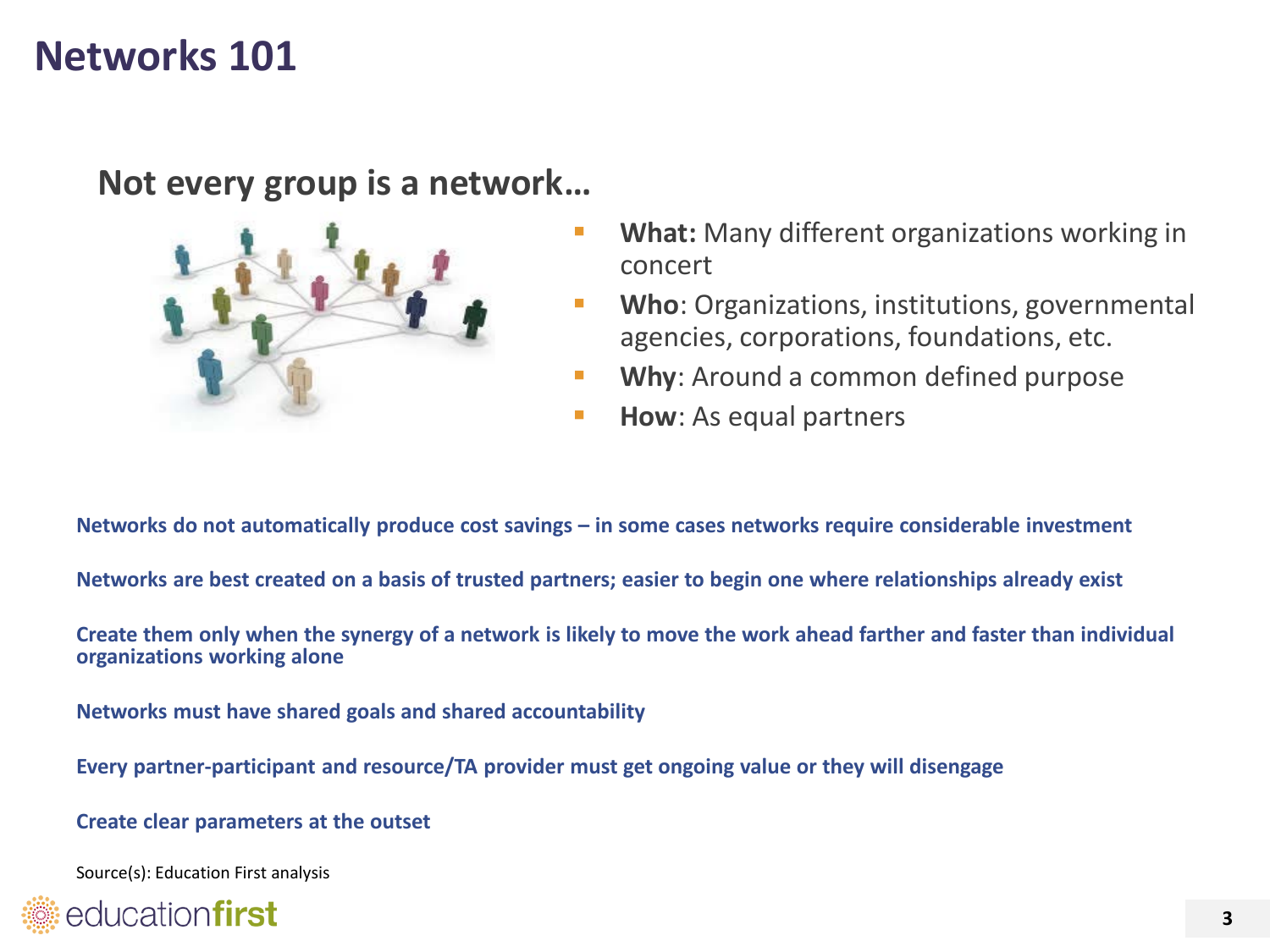### **Networks serve multiple purposes; form should follow function.**

| Develop or    | Develop or                              | <b>Disseminate</b>                                      | <b>Reach mutually</b> |
|---------------|-----------------------------------------|---------------------------------------------------------|-----------------------|
| enhance tacit | enhance technical                       | information and                                         | agreed-upon           |
| knowledge     | knowledge                               | <b>build awareness</b>                                  | goals                 |
| Go to scale   | Introduce new<br>program or<br>approach | <b>Provide political</b><br>cover for difficult<br>work | Create a<br>movement  |

Source(s): Education First analysis; interviews with Reform Support Network, CORE and Math in Common network participants

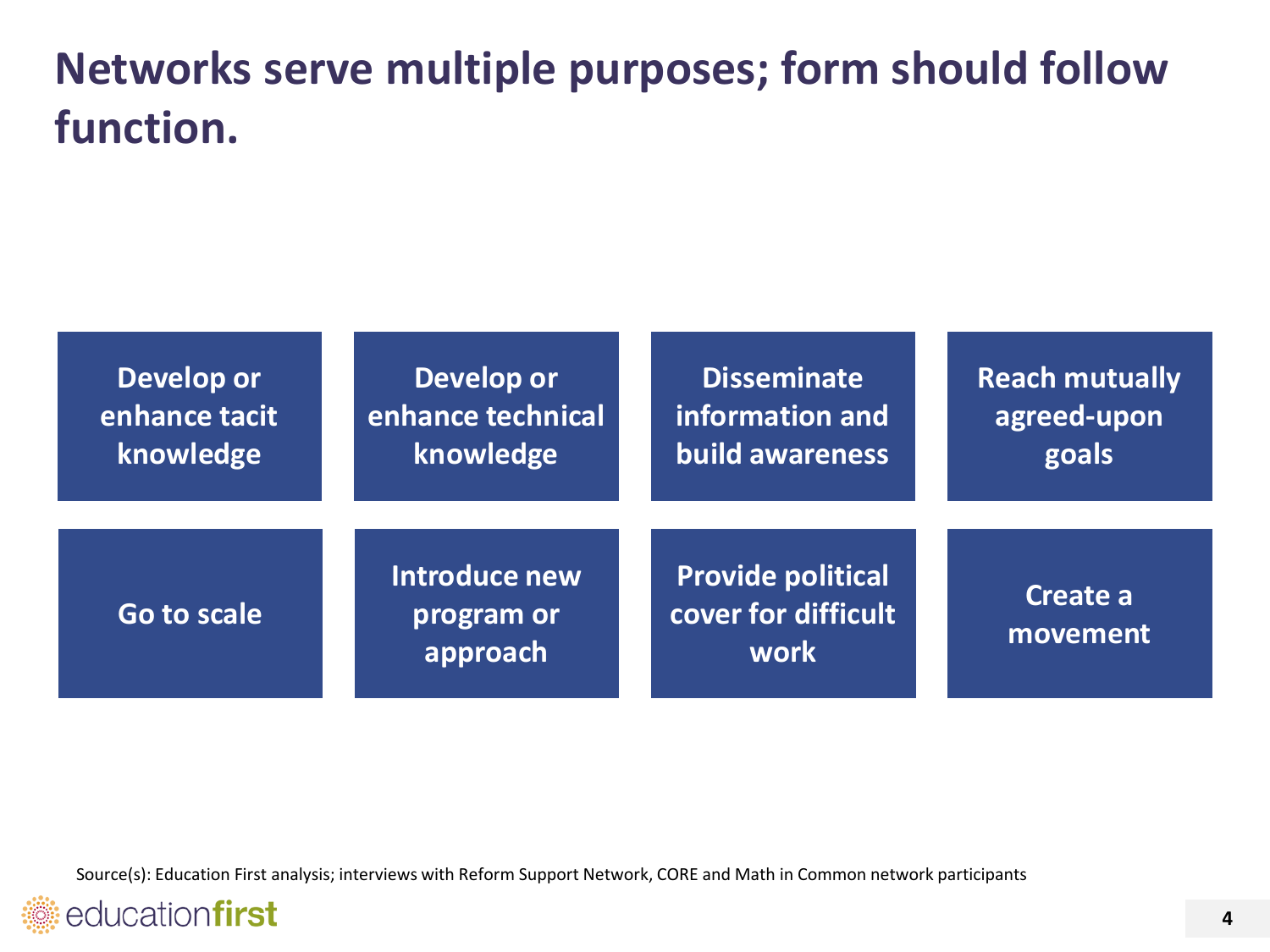### **A network's structure and intensity of investment will vary based on the participants' desired outcomes.**

#### **Cooperating Coordinating**

- **No significant resource or** policy commitments
- **No declaration for** organizational change
- **Some organizational time,** resource commitment with/to other members
- Commitment to participate in joint activities with other members, such as pursuing advocacy priorities
- **Engage in activities that** require mutual reliance
- **Collaborating**
- **Public declaration of** involvement and to reaching specific goals (sometimes including timeframes)
- **Commitment of significant** resources for fundamental and sustainable change
- Leadership endorsement and authentic participation required
- **Something to lose if goal not** reached

Source(s): Education First analysis; interviews with Reform Support Network, CORE and Math in Common network participants

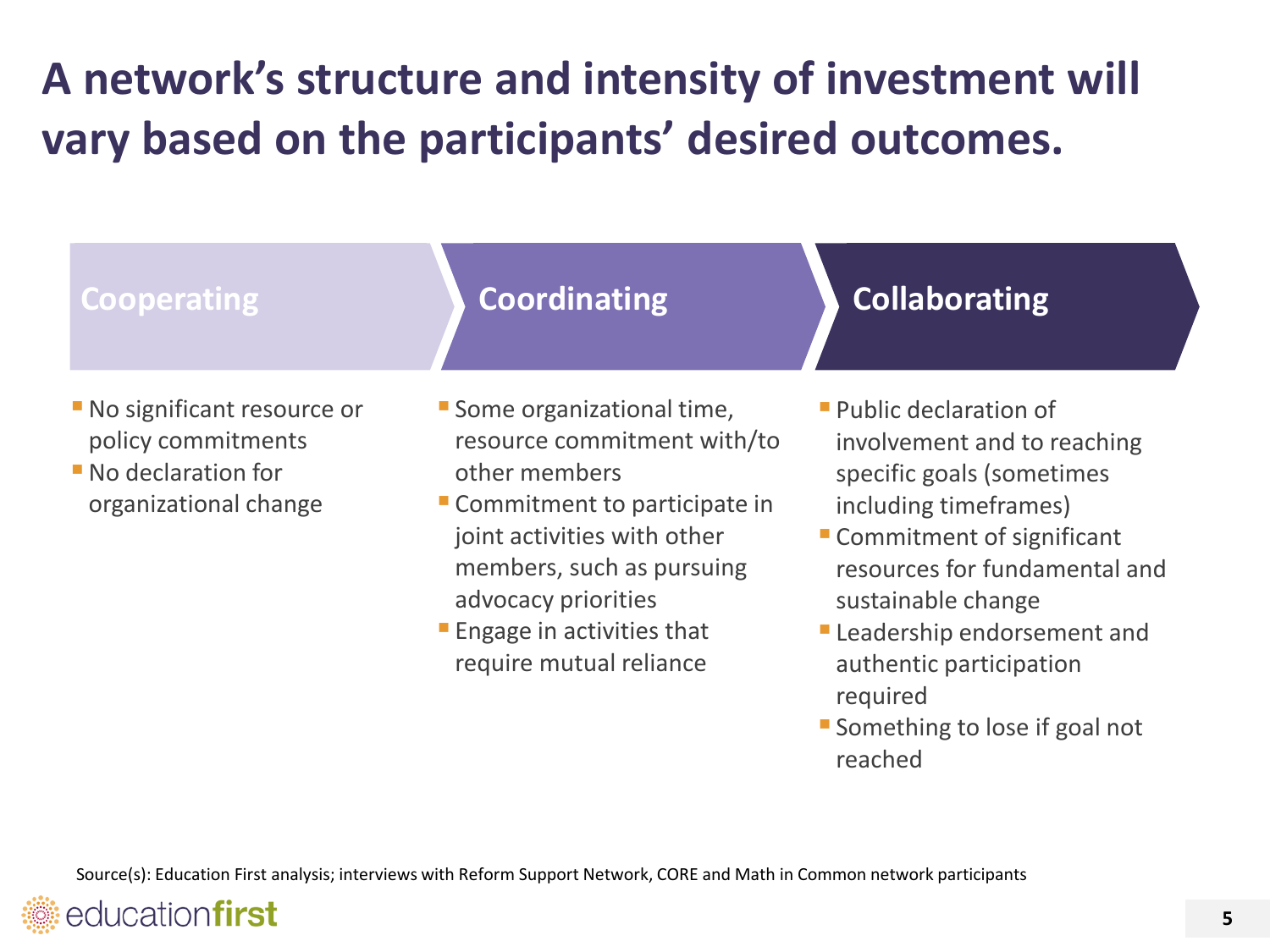### **We've run dozens of successful networks**; these five illustrate the breadth and depth of our work.

| <b>Novo Foundation's Collaborating</b><br><b>Districts Initiative (CDI)</b>          | Partnership between the Collaborative for Academic, Social and<br>Emotional Learning (CASEL) and 12 urban districts to raise district<br>capacity to implement strategies that enhance social-emotional learning     |  |  |  |  |
|--------------------------------------------------------------------------------------|----------------------------------------------------------------------------------------------------------------------------------------------------------------------------------------------------------------------|--|--|--|--|
|                                                                                      |                                                                                                                                                                                                                      |  |  |  |  |
| <b>High Quality Assessment Project</b><br>(HQAP)                                     | Funder collaborative awarding grants and providing technical assistance<br>to a network of local/state advocacy organizations in 15 states and<br>national organizations educating about high quality assessments    |  |  |  |  |
|                                                                                      |                                                                                                                                                                                                                      |  |  |  |  |
| <b>Reform Support Network (RSN)</b>                                                  | Network created by the U.S. Department of Education to offer technical<br>assistance and resources to Race to the Top state grantees on teacher<br>and leader effectiveness, including educator preparation and data |  |  |  |  |
|                                                                                      |                                                                                                                                                                                                                      |  |  |  |  |
| <b>CCSSO's Implementing College and</b><br><b>Career Standards (ICCS) Initiative</b> | Collaborative of CCSSO member states working in small teams<br>(workgroups) with national experts to discuss and share resources and<br>strategies for implementing college- and career-ready standards              |  |  |  |  |
|                                                                                      |                                                                                                                                                                                                                      |  |  |  |  |
| <b>Core to College</b>                                                               | Network of states committed to developing a common definition of<br>college and career readiness, using standards-aligned assessments, and<br>improving collaboration between K-12 and higher education systems      |  |  |  |  |

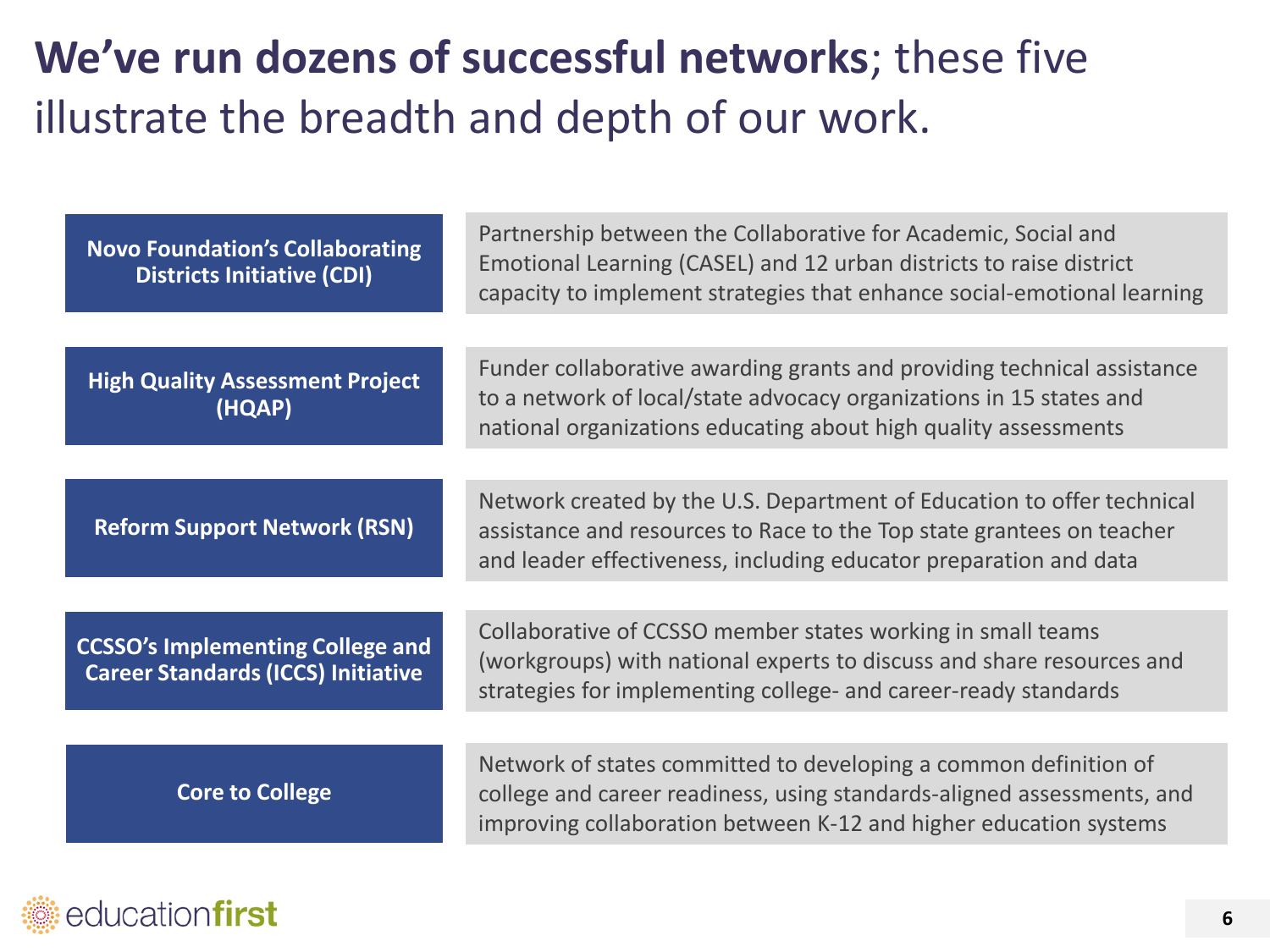### **Successful networks take on a range of activities.**

| <b>Network Practices</b>             | <b>CDI</b> | <b>HQAP</b> | <b>RSN</b> | <b>CCFWG</b> | Core to<br><b>College</b> | <b>Proposed</b><br><b>CoP</b> |
|--------------------------------------|------------|-------------|------------|--------------|---------------------------|-------------------------------|
| Regular in-person network convenings | X          | X           | X          | X            | X                         | X                             |
| Resource-sharing and common tools    | X          | X           | X          | X            | X                         | X                             |
| Periodic virtual webinars            | X          | X           | X          | X            |                           | X                             |
| Connections to national experts      | X          | X           | X          | X            | X                         | X                             |
| 1:1 coaching                         | X          | X           | X          |              | X                         |                               |
| Role-alike workgroups                | X          |             |            |              | X                         |                               |
| Topical workgroups                   | X          | X           | X          |              | X                         | X                             |
| Grant management                     | X          | X           |            | X            | X                         |                               |
| Strategy design and implementation   | X          | X           |            | X            | X                         |                               |
| Publications                         | X          | X           | X          | X            | X                         | X                             |

Networks: NoVo Foundation's [Collaborative Districts Initiative](http://www.casel.org/collaborating-districts/) (CDI), [High Quality Assessment Project](http://education-first.com/impact/featured-story/high-quality-assessment-project/) (HQAP), [Reform Support Network](https://rtt.grads360.org/#program) (RSN), Common Core Funders Working Group (CCFWG), [Core to College, Teacher Preparation Transformation Centers Community of Practice](http://rockpa.org/page.aspx?pid=580) *(proposed*)

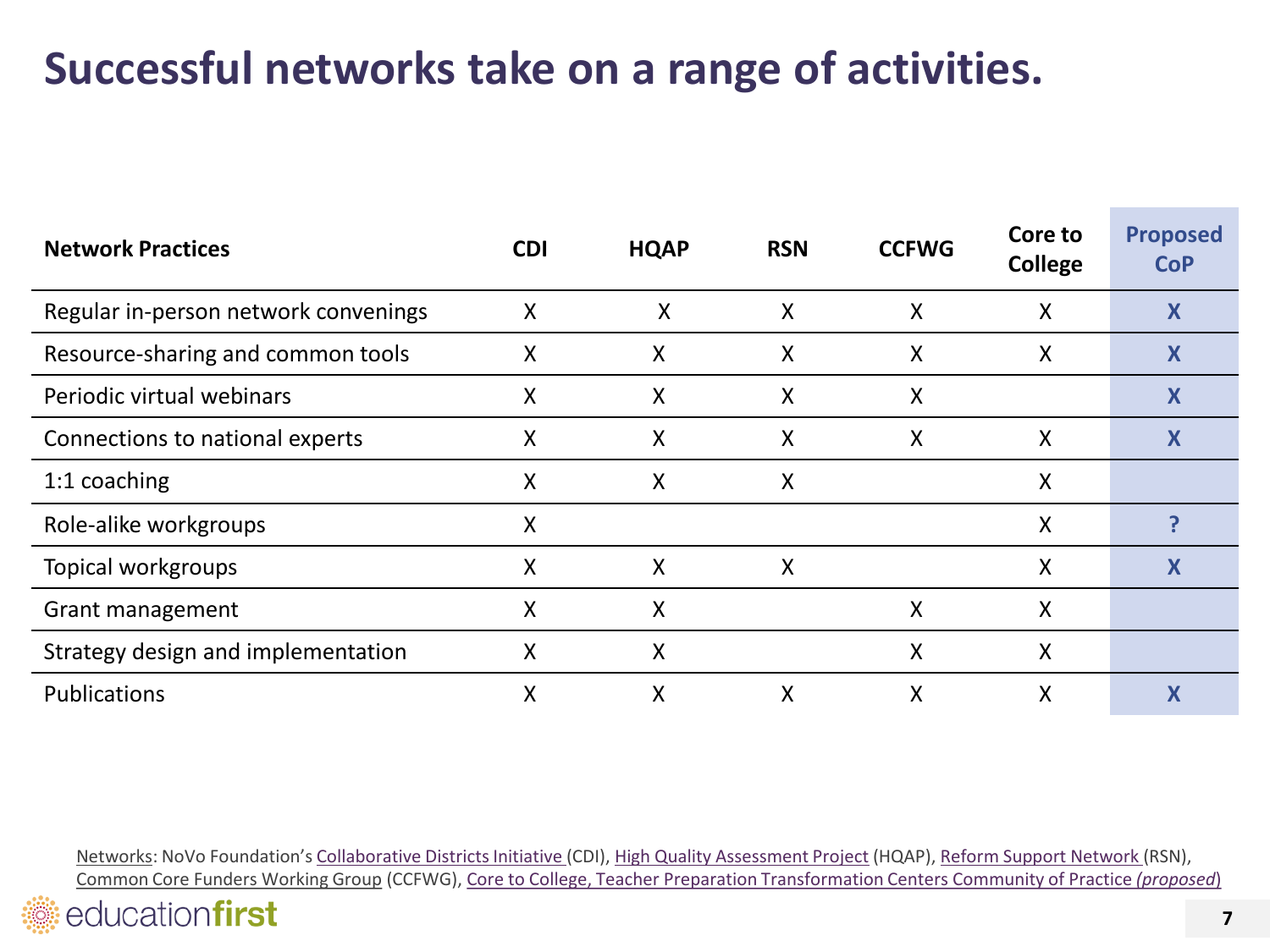**Strong networks come together around a common goal, share social and operational norms and are involved at different levels in the network**

**Participants make firm commitments to participate**

**Network conveners ensure participants understand key network commitments.** Network-wide meetings are planned well in advance, and participants put dates on their district calendar and view convening attendance as a high priority.

**Clear definitions of success are provided upfront**

Participants enter the RFP process **with a clear understanding of how their success will be measured (goals, metrics, etc.).** Districts only submit applications if they are on board with the metrics.

**Participants have capacity and right mindset** 

Participants understand they are at differing levels of progress from each other, but **are willing to both learn and share learnings with others.** Participants are willing and able to make systems change.

**Participants engage in teams, including leadership**

**Districts have steering teams that oversee the work and a dedicated project manager.** Teams attend each convening, with participants at multiple levels of leadership. The highest levels of district leadership are not at every meeting, but understand and are informed of the effort.

Source(s): Education First analysis: Reform Support Network, CORE, Math in Common; interviews with CAO, foundation program officers, urban districts

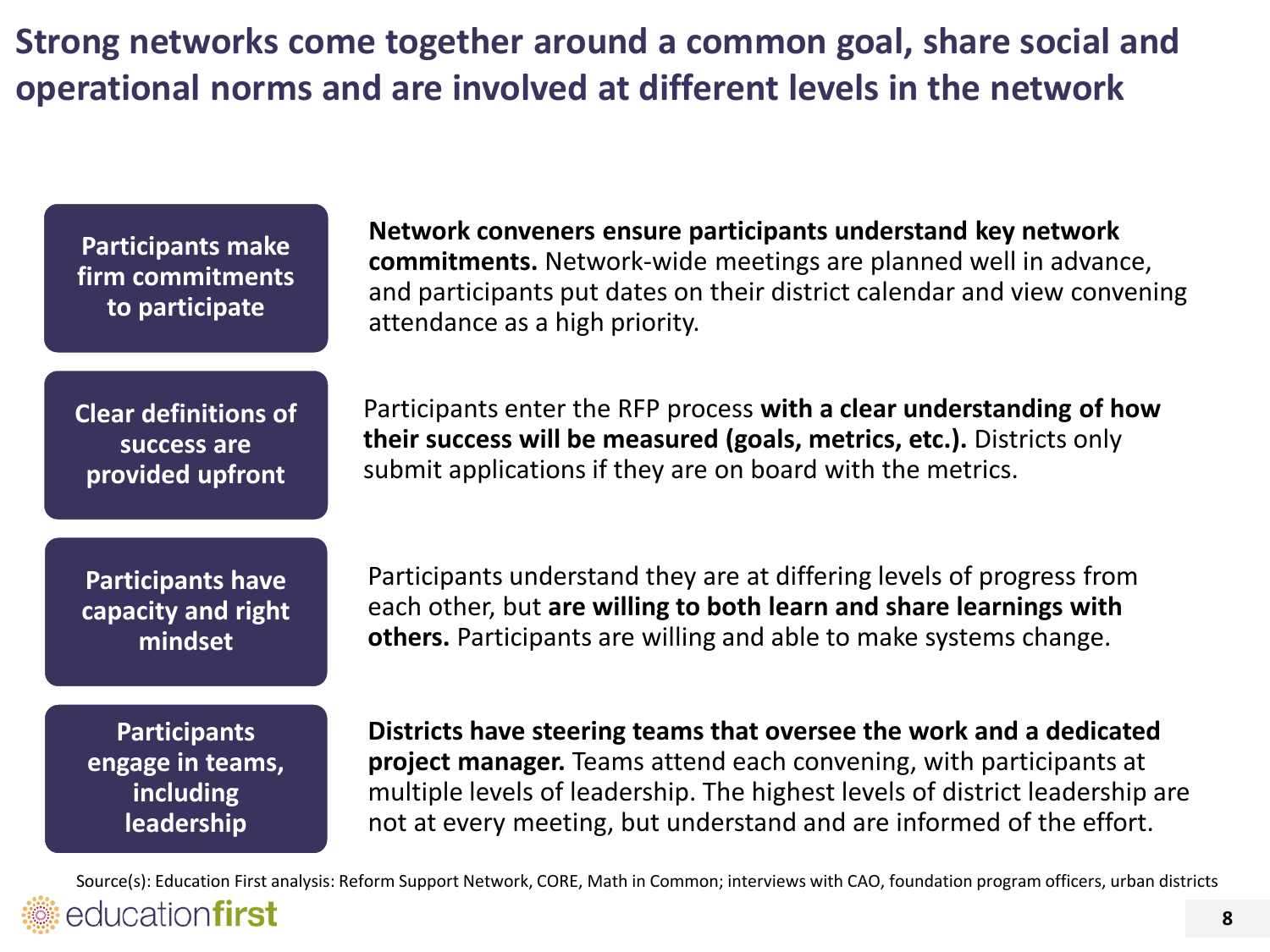**School districts in K12 networks tell us that strong networks engage participants in multiple ways, with multiple people, and are action-oriented**

| <b>Strong networks</b><br>are more than<br>convenings                                      | The best networks include full-network, multi-day convenings; special-<br>topic seminars (e.g., one-day meetings) and webinars; coaching and<br>1:1 technical assistance; policy briefs and curated tools/resources<br>made by participants and national organizations.                                   |  |
|--------------------------------------------------------------------------------------------|-----------------------------------------------------------------------------------------------------------------------------------------------------------------------------------------------------------------------------------------------------------------------------------------------------------|--|
| <b>Strong networks</b><br>are responsive                                                   | Participants drive network topics and activities; feedback loops are<br>used frequently; intermediaries and TA providers able to change course<br>as needed. While dates and high-level topics are carefully selected far in<br>advance to enable district planning, flexibility is key to address needs. |  |
| <b>Strong networks</b><br>are about doing,<br>not just listening or<br><b>learning</b>     | Participants, intermediaries and TA providers are held accountable for<br>generating real outcomes, not only attending events. A large focus is<br>placed execution and change management, so that participants can<br>implement their learnings in their contexts.                                       |  |
| <b>Strong networks</b><br>provide quality<br>opportunities for<br>relationship<br>building | The network is intentionally structured so that participants can build<br>trusting, collegial relationships between each other, and with the<br>technical assistance providers. Participants feel ownership over<br>network activities and success.                                                       |  |

Source(s): Education First analysis: Reform Support Network, CORE, Math in Common; interviews with CAO, foundation program officers, urban districts

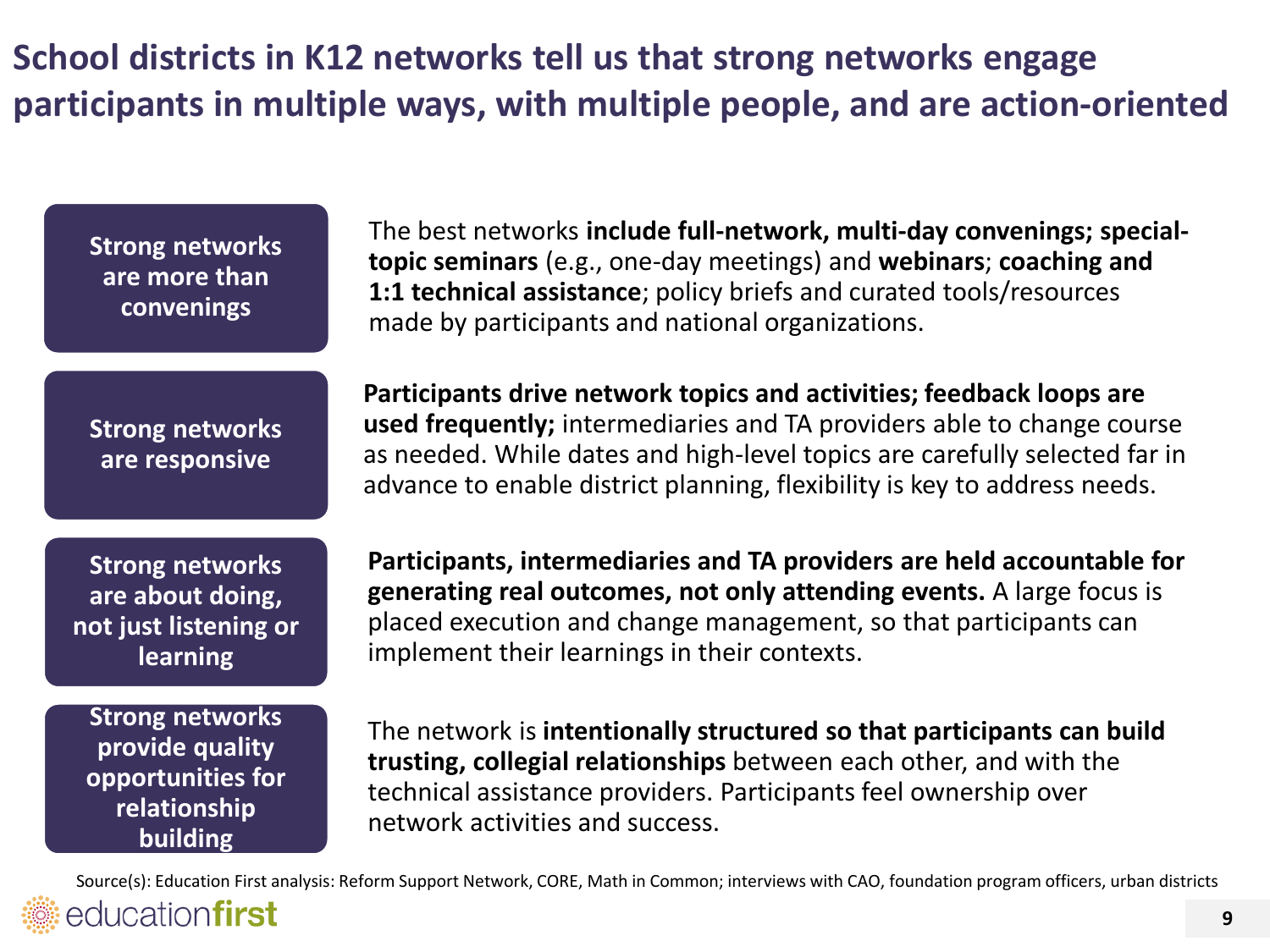### **Strong networks properly prepare and convene participants in person at key times, around an engaging agenda**

**Networks use convenings thoughtfully**

Though convenings are only one aspect of networks activities, they often engender the most love (and frustration!) among participants. **Strong networks convene "just in time" and do not over-convene.**

**Networks provide a combination of activities at convenings**

**A blend of activities**, such as panels to introduce new topics, case studies of models to discuss, role-alike groups and mini presentations across districts to share practices, **and team time** to synthesize learnings and next steps can engage and challenge participants.

**Networks provide participants relevant pre-work** **Strong pre-readings** enable leaders to tee-up the topic in their district before the convening, so their teams can implement when they return. Participants use pre-work to go to the convening with a "game plan" for learning tied to their district needs.

Source(s): Education First analysis: Reform Support Network, CORE, Math in Common; interviews with CAO, foundation program officers, urban districts

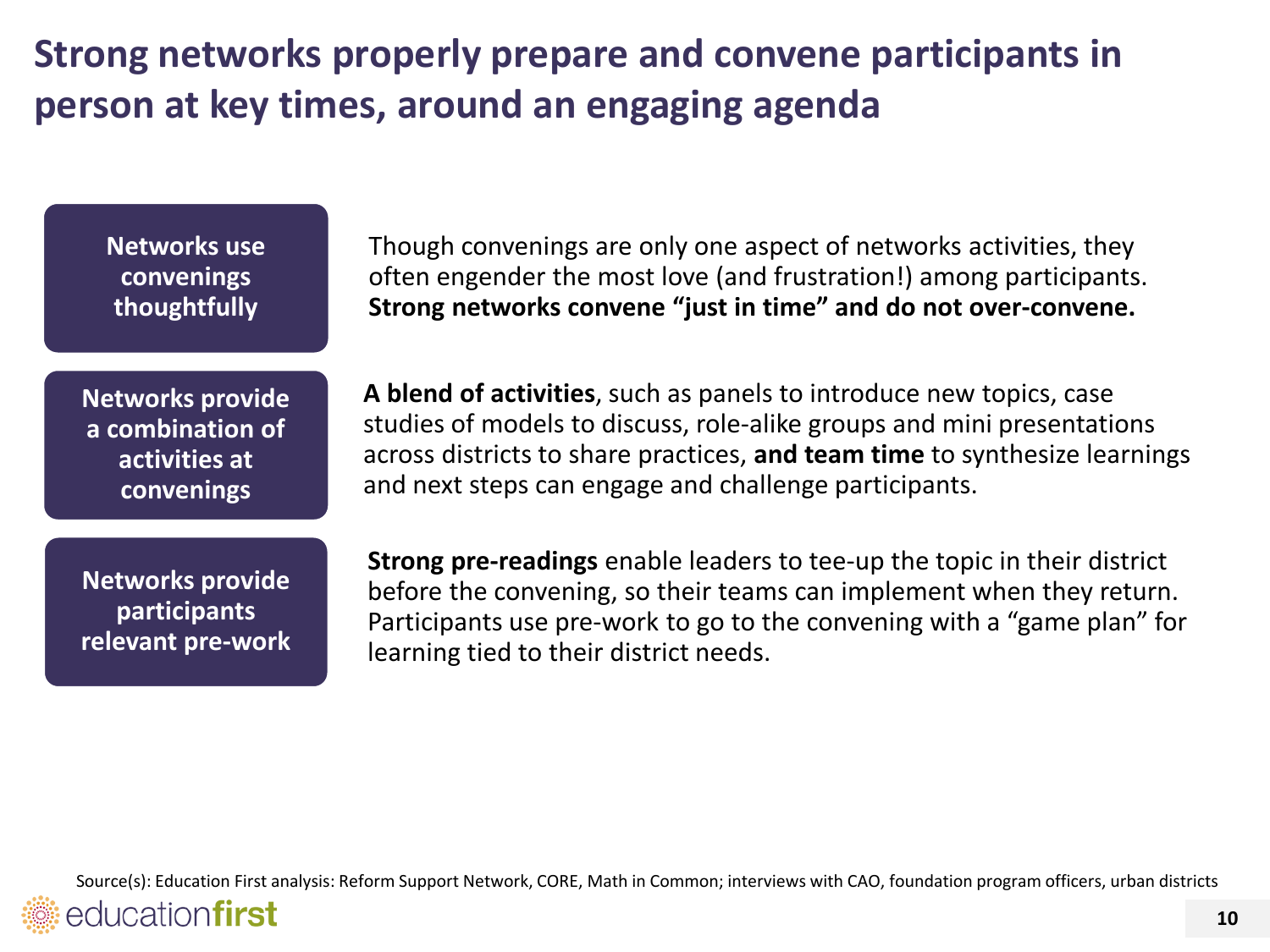#### **Examples of Successful Networks**

|              | <b>Network</b>                                                               | <b>Description</b>                                                                                                              | <b>Formation and Structure</b>                                                                                                                                                                                                                                                                                                                                                                                                                                                                                                                                                                                                                                                                                                                                                                                                             | <b>District Activities</b>                                                                                                                                                                                                                                                                                                                                                                                                                          |
|--------------|------------------------------------------------------------------------------|---------------------------------------------------------------------------------------------------------------------------------|--------------------------------------------------------------------------------------------------------------------------------------------------------------------------------------------------------------------------------------------------------------------------------------------------------------------------------------------------------------------------------------------------------------------------------------------------------------------------------------------------------------------------------------------------------------------------------------------------------------------------------------------------------------------------------------------------------------------------------------------------------------------------------------------------------------------------------------------|-----------------------------------------------------------------------------------------------------------------------------------------------------------------------------------------------------------------------------------------------------------------------------------------------------------------------------------------------------------------------------------------------------------------------------------------------------|
| Cooperating  | <b>Council of</b><br><b>Great City</b><br><b>Schools</b><br>(CGCS)           | 68 large city<br>school districts<br>promoting the<br>cause of urban<br>schools and<br>advocating for<br>inner-city<br>students | Initially created as a networking and study group in<br>1956, the Council today has grown into a national<br>education policy and research organization<br>School districts eligible for membership based on<br>urban characteristics.<br>Has an Executive Committee, along with three<br>subcommittees to provide support in financial and<br>organizational areas<br>The Board of Directors is composed of the<br>Superintendent and one Board of Education<br>member from each member district<br>Has five special task forces to address major issues<br>facing big-city school district<br>In addition to these governing bodies, a network of<br>deans of the Great City Colleges of Education and<br>staff liaisons from various school district<br>departments encourage information exchange with<br>counterparts in other cities | Provides a network for school districts<br>sharing common problems to exchange<br>information, and to collectively address<br>new challenges as they emerge in order to<br>deliver the best possible education for<br>urban youth<br>Has fall annual meetings as well as<br>п<br>legislative/policy meetings<br>Hosts meetings for various positions in<br>school districts (e.g., Bilingual, Immigrant<br>and Refugee Education Directors Meeting) |
| Coordinating | Math in<br>Common<br>(managed by<br>California<br><b>Education Partners)</b> | Ten districts<br>supporting K-8<br>educators to<br>implement the<br>Common Core                                                 | Districts selected via closed RFP process<br>Districts funded to send teams of 5-10 to<br>participate in the network, including a project lead<br>and a high level cabinet member at the district<br>California Education Partners facilitates convenings<br>and cross-district interactions<br>Third party evaluator (WestEd) assesses the<br>initiative<br>Funder has monthly calls with each district and<br>with facilitator and evaluator, and attends most in-<br>person and virtual events                                                                                                                                                                                                                                                                                                                                          | Quarterly in-person convenings in rotating<br>locations across California; includes<br>sessions led by experts and speakers<br>Summer principal institutes for<br>professional learning and collaboration<br>Cross district site visits (3-4 times annually)<br>$\blacksquare$<br>Opt-in events, as needed<br>Monthly update calls with funder                                                                                                      |

Source(s): Education First analysis: Reform Support Network, CGCS, CORE, Math in Common; interviews with CAO, foundation program officers, urban districts

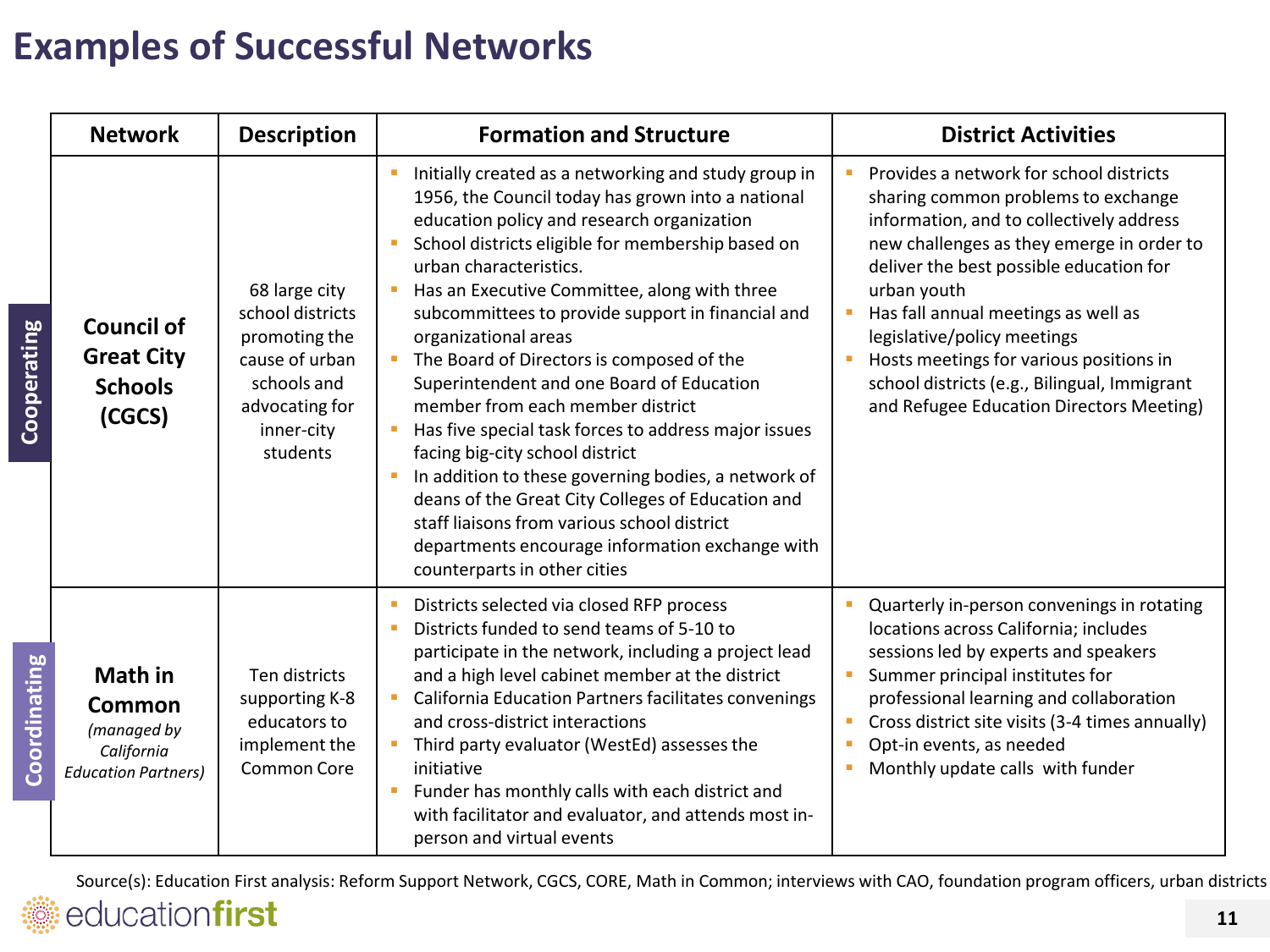#### **Examples of Successful Networks**

|              | <b>Network</b>                                                  | <b>Description</b>                                                                                         | <b>Formation and Structure</b>                                                                                                                                                                                                                                                                                                                                                                                                                                                                    | <b>District Activities</b>                                                                                                                                                                                                                                                                                                                                                                                                          |
|--------------|-----------------------------------------------------------------|------------------------------------------------------------------------------------------------------------|---------------------------------------------------------------------------------------------------------------------------------------------------------------------------------------------------------------------------------------------------------------------------------------------------------------------------------------------------------------------------------------------------------------------------------------------------------------------------------------------------|-------------------------------------------------------------------------------------------------------------------------------------------------------------------------------------------------------------------------------------------------------------------------------------------------------------------------------------------------------------------------------------------------------------------------------------|
| Coordinating | <b>Urban</b><br><b>District</b><br>Leadership<br><b>Network</b> | 13 large urban<br>districts<br>advancing<br>implementation<br>of the Common<br>Core State<br>Standards     | Includes four coordinated networks: (1) the Urban<br>Superintendents/CEO Network (2) Chief Academic<br>Officers Network (3) Urban Literacy Leadership<br>Network and (4) Urban Mathematics Leadership<br>Network<br>Math and literacy networks cut across a few levels<br>of staff, including content leads, area supervisors,<br>principals<br>Aspen Institute for Education and Society facilitates<br>meetings<br>Aspen gathers district needs from CEO meetings to<br>inform convening topics | Each of the four networks<br>(Superintendents/ CEOs, CAO,<br>Mathematics Leadership and Literacy<br>Leadership) convene twice per year<br>Convenings include pre-readings,<br>discussing problems of practice,<br>consultancies<br>CAO, math and literacy networks help<br>direct one of the two convenings;<br>convening includes independent and<br>collaborative activities<br>Some informal interactions in between<br>sessions |
| Coordinating | <b>CA K-8 NGSS</b><br>Early<br>Implementati<br>on Initiative    | Eight districts<br>advancing<br>implementation<br>of the Next<br>Generation<br>Science<br><b>Standards</b> | Districts selected via a closed RFP process<br>WestED's K-12 Alliance facilitates district<br>convenings and leads evaluation of overall<br>initiative and the network<br>Districts bring core leadership teams of 10-12,<br>including a project director, principals and teachers<br>Districts project directors collaborate with WestED<br>K-12 Alliance regional directors to plan convenings<br>based on district need                                                                        | Districts participate in 2-3 convenings<br>annually<br>WestED's K-12 Alliance provides 5-7<br>technical assistance coaching meetings<br>with district teams<br>Districts participate in two lesson study<br>activities per district; each lesson study<br>consists of one day of planning and one day<br>of implementation                                                                                                          |

Source(s): Education First analysis: Reform Support Network, CGCS, CORE, Math in Common; interviews with CAO, foundation program officers, urban districts

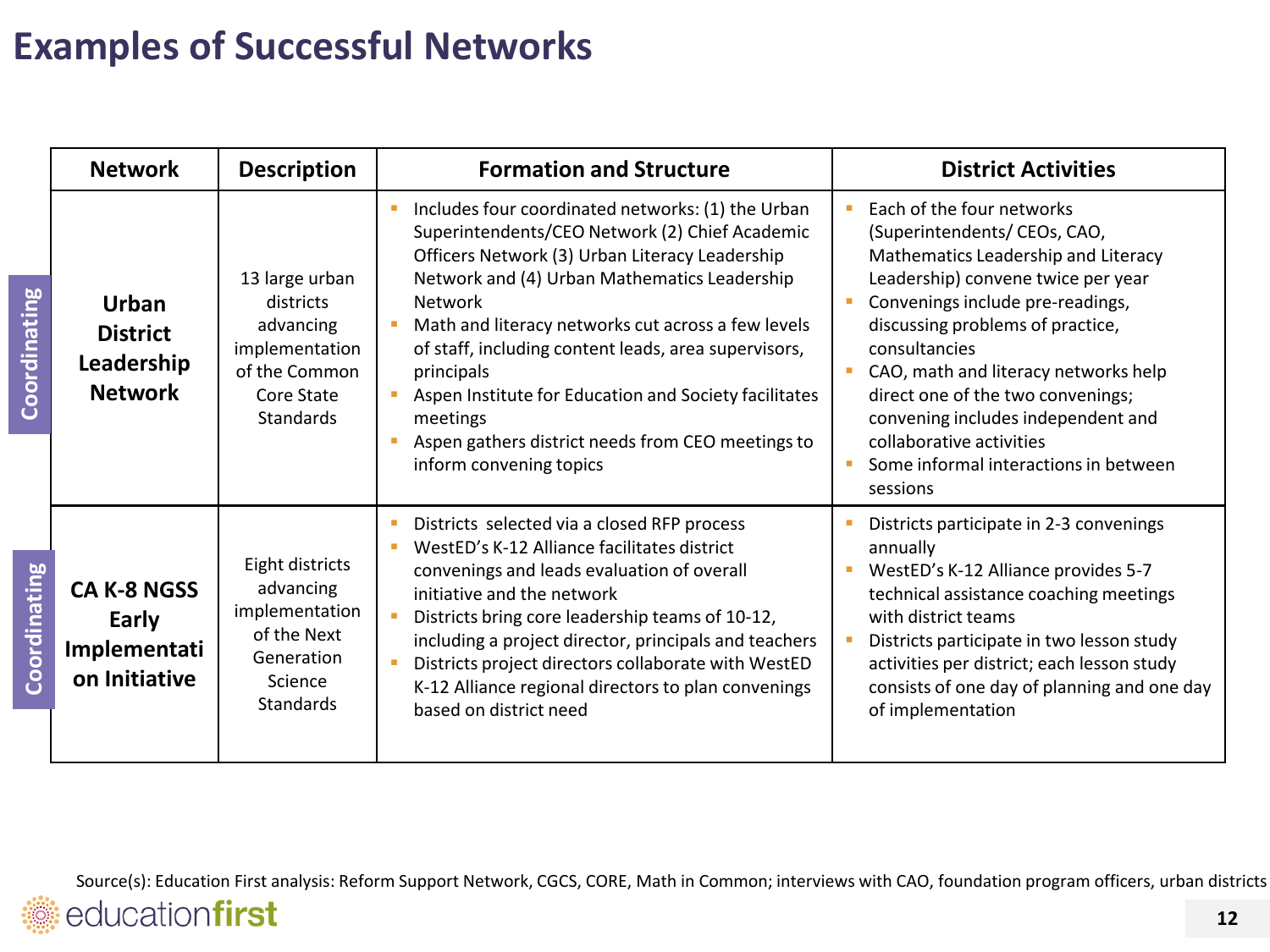### **Examples of Successful Networks**

|                      | <b>Network</b>                                                         | <b>Description</b>                                                                                                                                   | <b>Formation and Structure</b>                                                                                                                                                                                                                                                                                                                                                                                                                                                                  | <b>District Activities</b>                                                                                                                                                                                                                                                                                                                                                                                                                                                                                                                                                                                                                                                                        |
|----------------------|------------------------------------------------------------------------|------------------------------------------------------------------------------------------------------------------------------------------------------|-------------------------------------------------------------------------------------------------------------------------------------------------------------------------------------------------------------------------------------------------------------------------------------------------------------------------------------------------------------------------------------------------------------------------------------------------------------------------------------------------|---------------------------------------------------------------------------------------------------------------------------------------------------------------------------------------------------------------------------------------------------------------------------------------------------------------------------------------------------------------------------------------------------------------------------------------------------------------------------------------------------------------------------------------------------------------------------------------------------------------------------------------------------------------------------------------------------|
| Coordinating         | <b>SCALE Up</b><br>(managed by<br>California<br>Education<br>Partners) | Six districts<br>pooling practice<br>and resources;<br>first 2 years<br>focus on early<br>childhood (TK-2)<br>literacy and ELL<br>achievement<br>gap | Six rural California superintendents formed a<br>collaborative, partnering with a TA provider<br>(California Education Partners)<br>Districts' Design Team and teachers develop and<br>implement TK-2 CCSS-aligned assessment<br>Districts' Data Director helps districts create Data<br>System to track formative and summative results<br>with eye toward ELL achievement gap<br>Design Team helps teachers form SCALE Up PLCs<br>and use Data System assessment data to drive<br>instruction | Biweekly Design Team meetings with CA Ed<br>Partners for coaching and strategizing<br>A Comprehensive Summit Team meets<br>three times per year to review and plan<br>next steps<br>Bimonthly trainings for Design Teams led<br>by the Data Director geared toward<br>effectively interpreting and using Data<br>System data<br>Design Teams lead monthly on-site PLCs<br>with districts to share strategies learned at<br>the Data Director-led trainings<br>Summit Team meets yearly at Stanford<br>University to share ELL outcomes with<br>Stanford ELL Leadership Network<br>Executive Board performs reviews every six<br>months, approving data-sharing plans and<br>recommending new work |
| <b>Collaborating</b> | <b>California</b><br>Office to<br>Reform<br><b>Education</b><br>(CORE) | Ten districts<br>advancing<br>Common Core,<br>improving<br>educator<br>effectiveness<br>and building<br>systems<br>alignment via<br>shared data      | Came together to jointly submit an NCLB waiver,<br>Ē,<br>which they did not receive, but then later did get<br>Members are a "coalition of the willing" and mostly<br>large districts (jointly serve >\$1M students)<br>Membership teams from each district include the<br>superintendent, CAO, and district department<br>heads<br>Articulated common mission, goals and strategies<br>×<br>Superintendents form the Board of Directors; Staff<br>runs the day-to-day operations               | Quarterly Board meetings of district<br>superintendents to review budget and<br>program implementation<br><b>Biannual School Quality Improvement</b><br>System Oversight Panel meetings to discuss<br>districts' peer-reviewed self evaluations<br>Cross district convenings targeting teaching<br>strategies (e.g. formative assessment) and<br>content (e.g. Core Arts Standards), as<br>needed<br>Pair high and low performing schools to<br>initiate peer learning                                                                                                                                                                                                                            |

Source(s): Education First analysis: Reform Support Network, CGCS, CORE, Math in Common; interviews with CAO, foundation program officers, urban districts